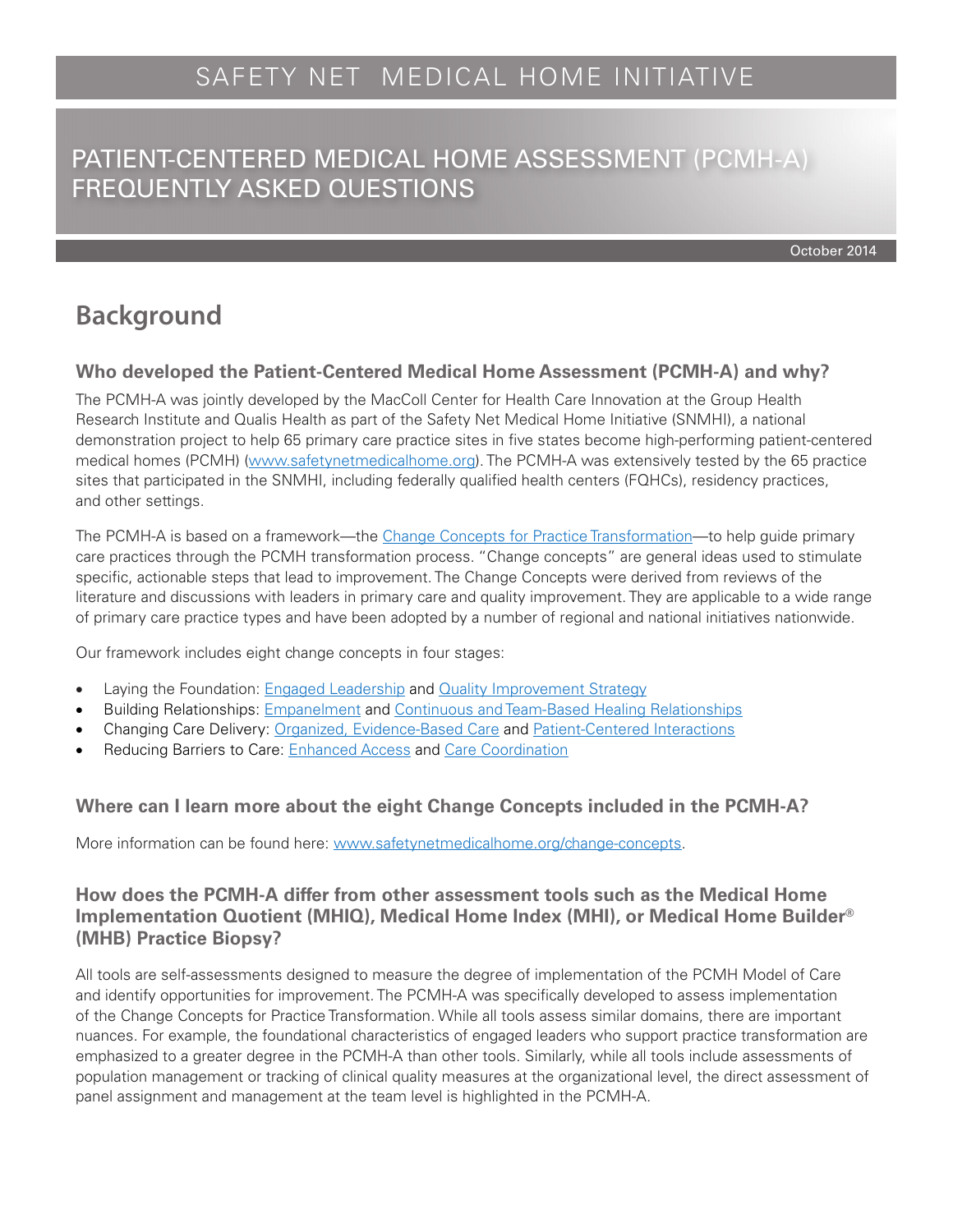# **Using the PCMH-A**

### **Why should our site use the PCMH-A tool?**

The PCMH-A is intended to help sites understand their current level of "medical homeness" and identify opportunities for improvement. Using the PCMH-A will help your practice understand where it is on the medical home journey and identify specific opportunities for improvement. If repeated at regular intervals, the PCMH-A will help track your practice's PCMH implementation progress. If your site has a practice coach, or is participating in a collaborative, your PCMH-A results can also help inform their technical assistance or planning efforts so they can better support your practice.

## **Is the PCMH-A score transferable to non-safety net practices?**

Yes. The Change Concepts for Practice Transformation were not designed to be specific to the safety net, but rather an expectation for all medical homes. Organizations such as Indian Health Services, private practices, primary care associations, county health services departments, physician-owned practices, learning collaboratives, state health departments, and health management companies have all used the PCMH-A to measure progress and improvement.

## **How should we complete the PCMH-A?**

*First, identify a multidisciplinary group of practice staff, at each practice site in the organization, to complete an assessment.*

We strongly recommend that the PCMH-A be completed by a multidisciplinary group (e.g., physicians, nurses, medical assistants, residents, other operations and administrative staff) in order to capture the various perspectives of individuals with different roles within the practice and get the best sense possible of 'the way things really work.'

Each site should complete a separate PCMH-A. Practice transformation, even when directed and supported by organizational leaders, happens differently at the practice site level. Organizational leaders can compare PCMH-A scores between practice sites and use this information to share knowledge and cross-pollinate quality improvement (QI) ideas.

For each practice site, create a consensus assessment and action plan. We recommend that staff complete the assessment individually then meet to discuss the results and produce a consensus version. We discourage staff from simply averaging the scores—the consensus-reaching discussion is a great opportunity to identify opportunities and priorities for PCMH transformation. Once there is an agreement on the current status, the group can develop an action plan for priority improvement areas.

*Answer each question as honestly and accurately as possible.* There is no advantage to overestimating or upcoding item scores, and doing so may make it harder for real progress to be apparent when the PCMH-A is repeated in the future. It is fairly typical for teams to begin the PCMH journey with average scores below five for some or all areas of the PCMH-A. It is also common for teams to initially believe they are providing more patient-centered care than they actually are. Over time, as your understanding of patient-centered care increases and you continue to implement effective practice changes, you should see your PCMH-A scores increase.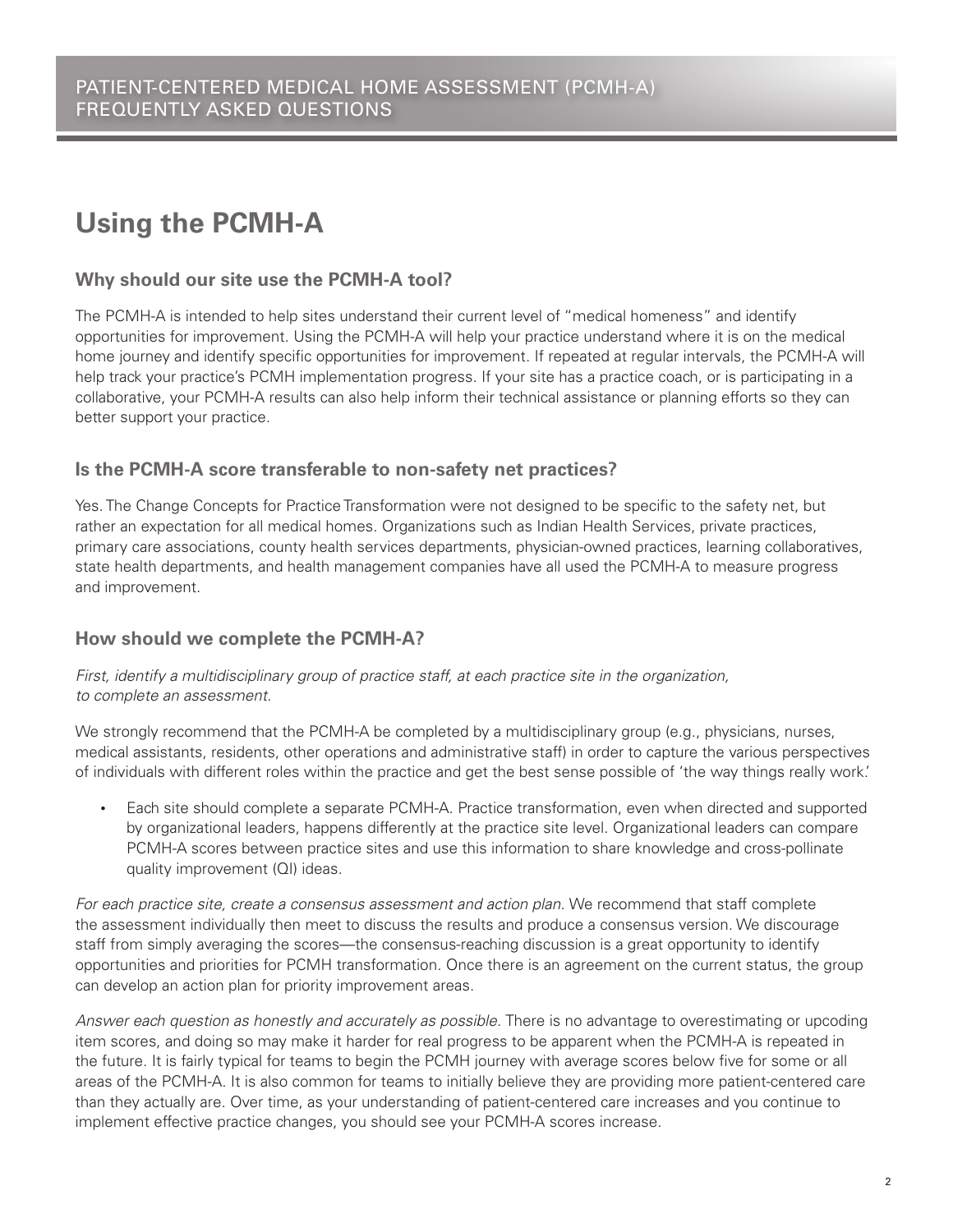# **What is the value of having multiple people complete the PCMH-A versus a single person from the QI or PCMH transformation team?**

A multidisciplinary group (e.g., physicians, nurses, medical assistants, residents, other operations and administrative staff) will illuminate different perspectives across the practice. In instances where a single person completed the PCMH-A, we generally saw higher scores than compared to cases in which multiple staff contributed to scoring. Leadership and front-line staff may have different perspectives on whether policies and procedures are truly being implemented, what challenges exist on a day-to-day basis, and what information, resources, and protected time are needed to redesign processes for sustained improvements.

## **How frequently do you recommend sites take the PCMH-A?**

The PCMH-A is sensitive to change at six-month intervals. However, some projects have used different frequencies.

# **Scoring**

#### **How are scores calculated?**

Teams rate the practice on a 12-point scale for each of the 36 items. Item scores are averaged for each of the eight Change Concepts and an overall average score. The scores are also grouped into four levels: D (scores 1-3), C (scores 4-6), B (scores 7-9), and A (scores 10-12).

#### **Why are there three scores in each level?**

Practices are encouraged to use the three scores within a given level to indicate the extent of progress. For example, in question 21 (the first item in Patient-Centered Interactions) Level D, a score of one means the organization is just beginning to think about assessing patient and family values while a score of three means the organization has support for assessing patient and family values and a plan to do so, but the actual work of assessing has not yet begun. This mini-spectrum is designed to allow practices to indicate that progress is just beginning, underway, or well established within a level.

#### **How do I interpret/translate the scores?**

- Level D reflects absent or minimal implementation of the key change addressed by the item.
- Level C suggests that the first stages of implementing a key change may be in place, but that important fundamental changes have yet to be made.
- Level B scores are typically seen when the basic elements of the key change have been implemented, although the practice still has significant opportunities to make progress with regard to one or more important aspects of the key change.
- Level A indicates that most or all of the critical aspects of the key change addressed by the item are well established in the practice.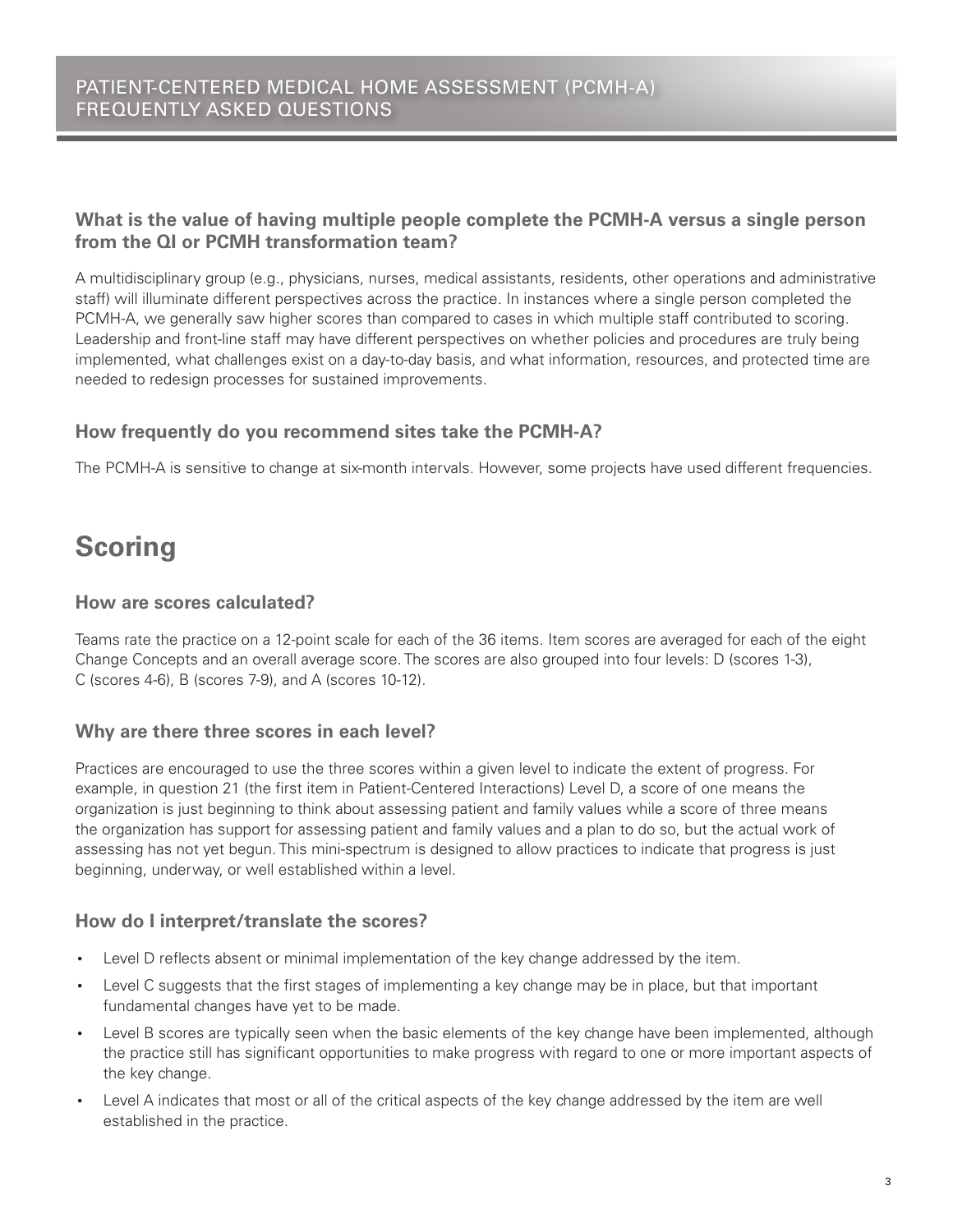Even if a few scores are particularly low or particularly high, practices with mean scores in the Level D range have yet to implement many of the fundamental key changes needed to be a PCMH. Practices with average scores in the Level A range have achieved considerable success in implementing the key design features of the PCMH as described by the Change Concepts for Practice Transformation.

### **What causes variation in the scores over time?**

PCMH-A scores may be influenced by the following:

- Knowledge about the Change Concepts (definitions, meaning, application in practice).
- Single staff person vs. multidisciplinary team scoring.
- Variation in the team members who are completing the PCMH-A.
- Improvements in practice processes and quality of care delivery.

#### **How do we interpret decreases in scores over time?**

Self-reported PCMH-A scores can decrease, particularly from first to second administration. This is typically not due to a decline in actual performance, but is associated with a more complete understanding of the Change Concepts. Declines can also be a reflection of intensive efforts to characterize the current state and identify opportunities for improvement. When a different group of multidisciplinary staff members completes the assessment at different times, particularly if the number of group members is small, increases or decreases in scores that are not associated with real change can occur.

#### **Is analytical and reporting support available?**

The public version of the PCMH-A auto-scores and provides a practice with instant results free of charge. For groups of practices interested in comparative scores or custom reports, Qualis Health can provide a custom data and reporting package for a fee. To learn more about this service, please see [www.qhmedicalhome.org/consulting-services/assessment-planning.](http://www.qhmedicalhome.org/consulting-services/assessment-planning)

#### **What is the difference between the various versions of the PCMH-A?**

Versions 1.x have 33 items (as opposed to the current 36) and are in the public domain.

Versions 2.x also contain 33 items and were customized for clients to include project-specific detail.

In versions 3.x, the Change Concepts were reordered to follow the PCMH transformation experience suggested by the learnings of the Safety Net Medical Home Initiative's 65 partner sites. Versions 3.x also includes two new items, tested over three administrations of the SNMHI. The new items are under the Quality Improvement Strategy and Patient-Centered Interactions Change Concepts.

In versions 4.x, one additional item was added under Organized, Evidence-Based Care. The new item addresses measurement of behavioral health outcomes (such as improvement in depression symptoms).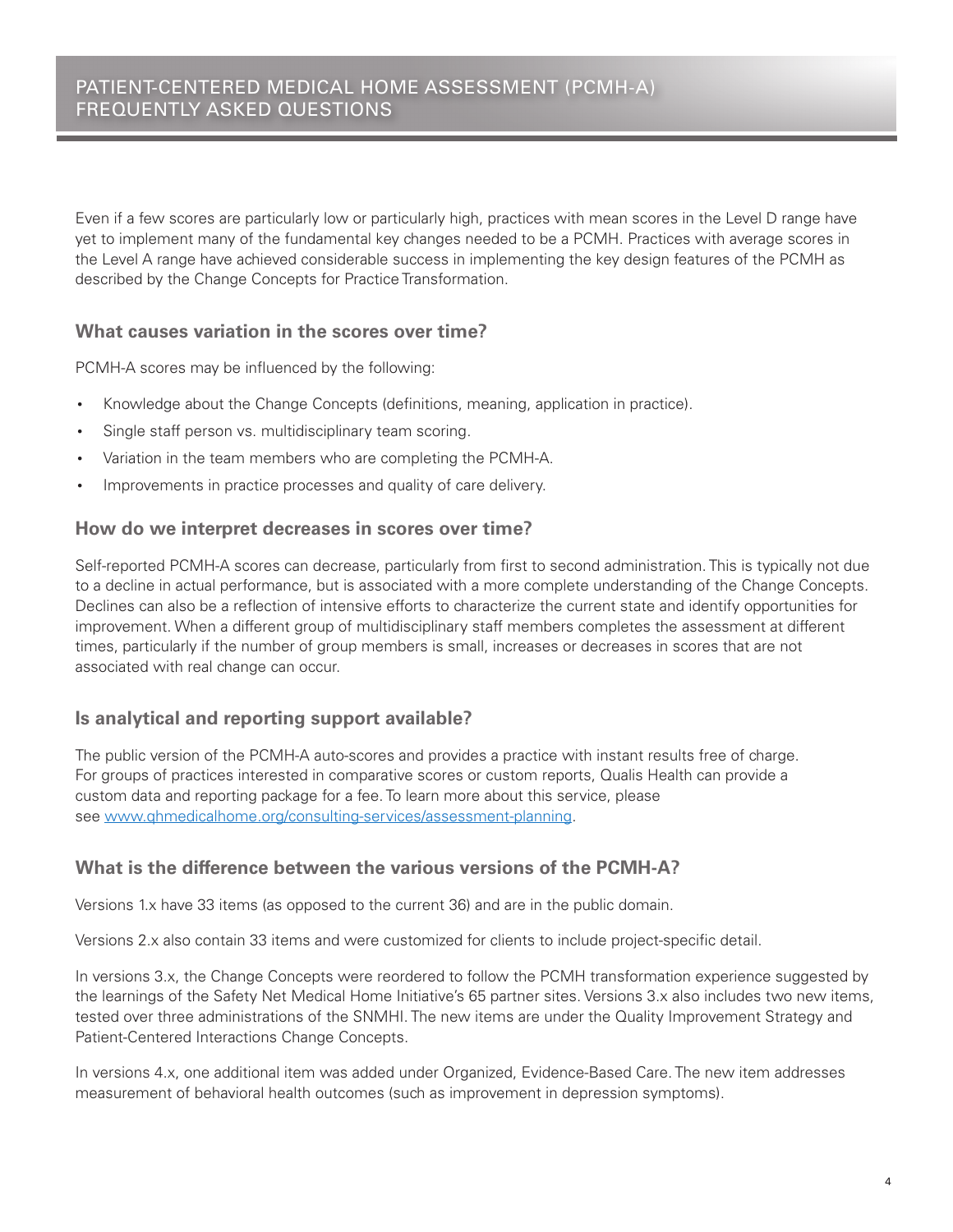# **How do I compare results from previous versions of the PCMH-A (legacy versions with 33 items) if we are now using Version 4.0 with 36 items?**

For the majority of SNMHI participants, the addition of the three new items did not substantially change the overall or Change Concept scores.

## **Have you assessed whether there is bias from a practice's self-report?**

Not formally. In the SNMHI, we asked the practice coaches/Medical Home Facilitators (MHF) to assess each of the partner sites' PCMH-A self assessment and indicate whether they feel the score was too high, accurate, or too low. Preliminary findings show that MHF agreement with PCMH-A average scores by Change Concept varied by region, but generally MHFs agreed with the sites' self assessment about 80% of the time.

## **Has the tool been validated for assessment of practice transformation (or "medical homeness")?**

The process used to validate the PCMH-A is described in detail in ["Assessing Progress Toward Becoming a](http://www.ncbi.nlm.nih.gov/pmc/articles/PMC3876398/)  [Patient-Centered Medical Home: An Assessment Tool for Practice Transformation".](http://www.ncbi.nlm.nih.gov/pmc/articles/PMC3876398/)

**What results have been achieved by sites using the PCMH-A in the SNMHI?** 

Final outcome data and changes over time are available in "The Safety Net Medical Home Initiative: Transforming [Care for Vulnerable Populations".](http://journals.lww.com/lww-medicalcare/Fulltext/2014/11001/The_Safety_Net_Medical_Home_Initiative_.3.aspx)

# **PCMH Transformation and Recognition**

## **How can the PCMH-A drive QI efforts that support transformation?**

PCMH-A results can be used to create an action plan for PCMH implementation. Once opportunities for improvement are identified, your practice can use the tools and resources on the SNMHI [website](http://www.safetynetmedicalhome.org/) to support PCMH transformation and NCQA recognition. You can navigate these free resources by type, topic, or through the registry [of tools and resources](http://www.safetynetmedicalhome.org/sites/default/files/All-Resources.xls), which includes all resources and tools hosted on the website and those hyperlinked within documents on the website.

Discussion among leaders, clinicians, and administrative staff about PCMH-A results helps to create the transparent culture that is critical for true PCMH transformation. These discussions can also help build consensus for transformation priorities.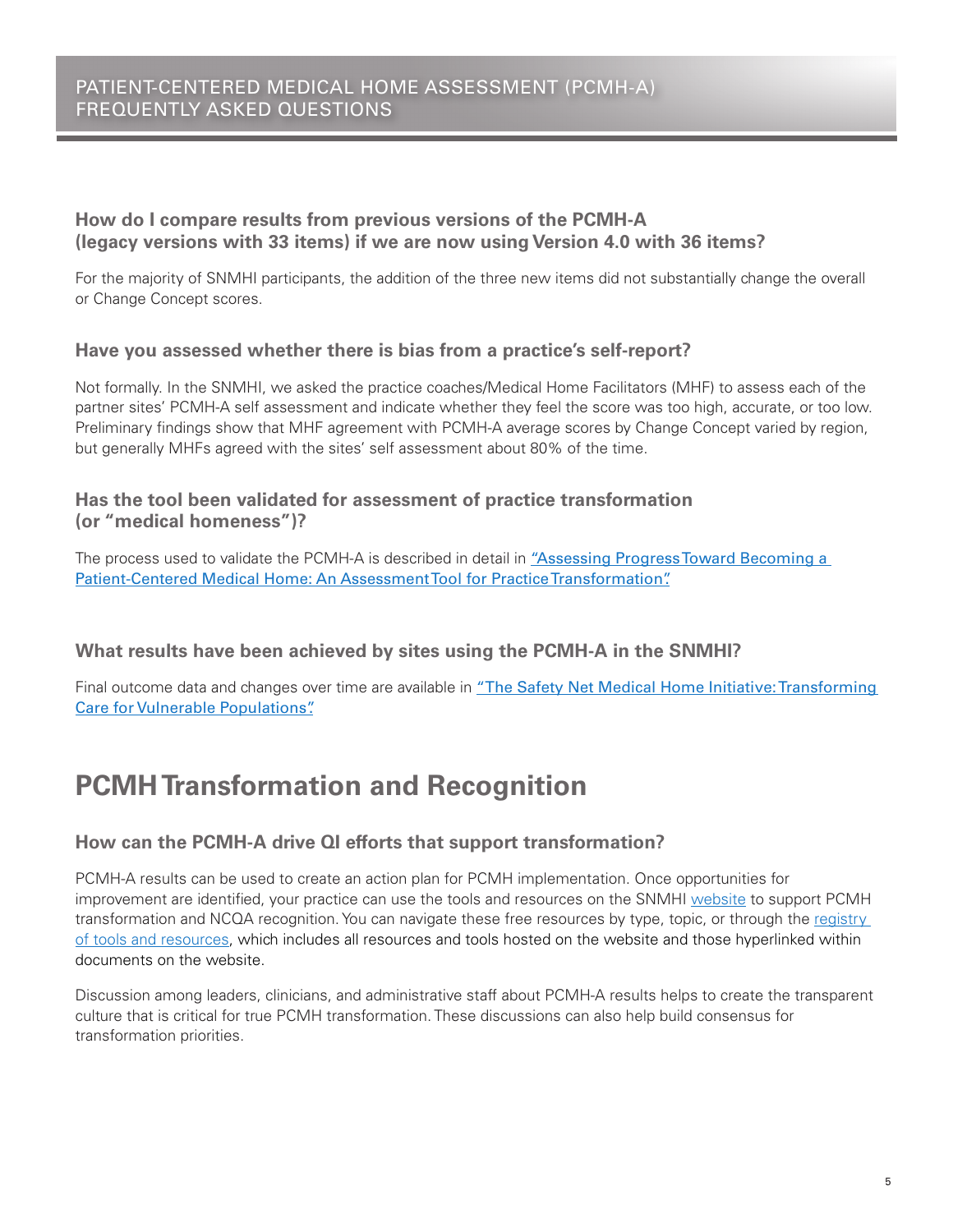#### **Now that we have taken the PCMH-A, how do we go about improving our scores?**

Use the PCMH-A as a guide for digging deeper and identifying opportunities specific to your practice:

- 1. In a team meeting, distribute the PCMH-A results. Discuss your rating on each of the Change Concepts. If not everyone was involved in the self-assessment, you might re-open the discussion and bring relevant data to the table (e.g., empanelment, continuity).
- 2. Brainstorm what it would take to move up a level (e.g., D to C) and plan tests (PDSA cycles) for those process changes that your team believes will result in improved patient relationships with their care team.

Each SNMHI Change Concept includes three to five "key changes." These provide a practice undertaking PCMH transformation with more specific ideas for improvement. Each practice must decide how to implement these key changes in light of their organizational structure and context.

The [Key Activities Checklist](http://www.coachmedicalhome.org/sites/default/files/coachmedicalhome.org/key-activities-checklist.xls) is a publicly available tool that offers examples of activities practices can adapt for progress towards implementation of the 32 key changes and was developed through the compilation of key activities reported by the 65 SNMHI sites as they pursued PCMH transformation. A checklist is provided for each Change Concept.

For example, if your score on Continuous and Team-Based Healing Relationships indicates Level C, your brainstorm might generate the following change ideas to test:

- A script for the receptionist about scheduling patients with their assigned primary care provider (PCP) or care team, see [Scripting for Appointment Scheduling](http://www.safetynetmedicalhome.org/sites/default/files/Scripting-Appointment-Scheduling.pdf).
- Give patients the choice of an earlier appointment with any provider or later appointment with their PCP/care team
- Fully utilize the scope of an LPN to help meet the needs of patients in the care team panel to open up access to the PCP/care team
- 3. Use sequential PDSA cycles to test your predictions (e.g., schedulers will be very comfortable with using a script to encourage patients to see their own provider/care teams), start very small (Try it once! How did it go? Any surprises?). Build your learning as you test under varying conditions (different schedulers, different days) in order to adapt your process so that it achieves the desired results at your site. Do not forget to plan for collecting (just enough) data (e.g., number of times the scheduler used the script, number of times patients opted to see their own provider/care teams) to help you understand whether the new process is working the way you predict.
- 4. Continue testing and adapting activities until you can score your practice at the A level. Remember, this may take months to achieve.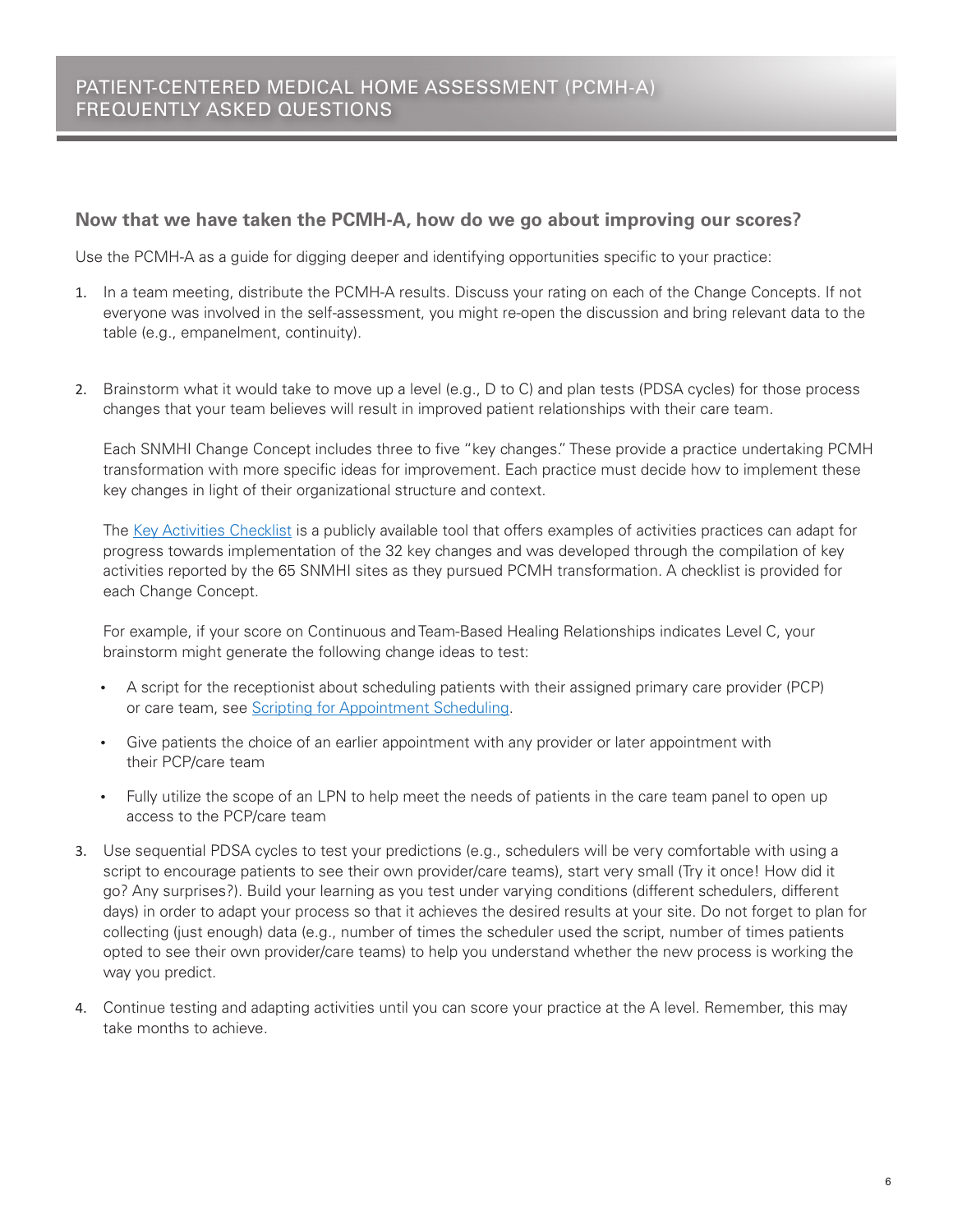# **What is the relationship between the PCMH-A and the NCQA PCMH Recognition Standards?**

The PCMH-A measures the degree of implementation of the Change Concepts for Practice Transformation. There is a high degree of overlap between the Change Concepts and the 2014 NCQA PCMH Recognition Standards. To learn more about the similarities and differences, see the SNMHI's [crosswalk between the Change Concepts for Practice](http://www.safetynetmedicalhome.org/sites/default/files/NCQA-Change-Concept-Crosswalk.pdf)  [Transformation and 2014 NCQA PCMH™ Recognition Standards](http://www.safetynetmedicalhome.org/sites/default/files/NCQA-Change-Concept-Crosswalk.pdf) an[d What is the Relationship Between NCQA](http://www.safetynetmedicalhome.org/sites/default/files/Medical-Home-Digest-Fall-2012.pdf#page=9)  [PCMH Recognition and Practice Transformation,](http://www.safetynetmedicalhome.org/sites/default/files/Medical-Home-Digest-Fall-2012.pdf#page=9) published in the SNMHI's Medical Home Digest (2012).

# **Administrative**

# **Is my site/organization able to modify the PCMH-A?**

Yes, the PCMH-A is in the public domain and may be used and modified. As the PCMH-A is getting more attention in the public domain, requests for adaptations are becoming more frequent. We do request that you consider the following:

- Contact Judith Schaefer at [schaefer.jk@ghc.org](mailto:schaefer.jk@ghc.org) at the MacColl Center for Health Care Innovation to discuss your organization's ideas on adaptation and send Judith your organization's final product. Your input is helpful for future potential revisions of the PCMH-A.
- Please note that altering the content of the assessment makes it impossible to compare results with data from other initiatives, but again all are welcome to customize it for use.
- Please include the following attribution: "Adapted from: Safety Net Medical Home Initiative. The Patient-Centered Medical Home Assessment Version 4.0. Seattle, WA: The MacColl Center for Health Care Innovation at Group Health Research Institute and Qualis Health; September 2014."

## **Is there a version of the PCMH-A available in a format other than PDF?**

The PDF is the only version of the PCMH-A tool publicly available at this time.

## **Whom do I contact for additional questions about the PCMH-A?**

For questions about the tool itself, please contact: Judith Schaefer, MPH MacColl Center for Health Care Innovation 206-287-2077 [schaefer.jk@ghc.org](mailto:schaefer.jk@ghc.org)